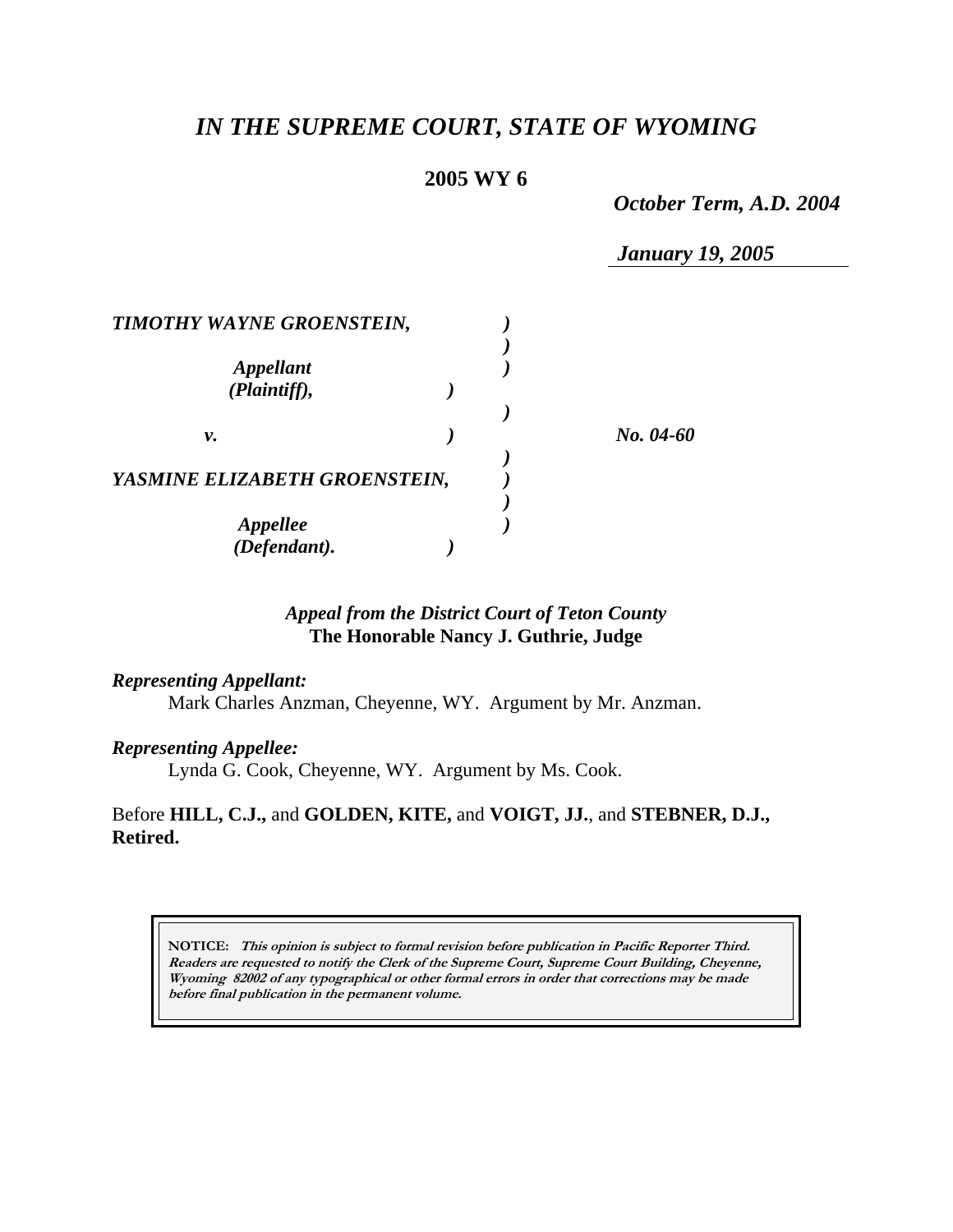### **STEBNER, District Judge, Retired.**

[¶1] Timothy Groenstein (Father) filed for divorce from Yasmine Groenstein (Mother). The couple has one child. Father appeals the divorce decree entered by the district court. Father claims that the district court abused its discretion in determining child custody and child support. We affirm in part and reverse in part.

#### *ISSUES*

[¶2] Father states the issues as:

1. Did the district court abuse its discretion in deciding that Defendant should have custody of the parties' son, []?

2. Did the district court abuse its discretion by determining Plaintiff's child support obligation without giving any consideration to benefits paid to his son, [], by the Social Security Administration on account of his father's disability?

3. Did the district court abuse its discretion in determining the amount of child support owed by Plaintiff by imputing income to him based on a 10% annual return on his investment portfolio?

4. Did the district court abuse its discretion in determining the amount of imputed income attributed to the Defendant when computing child support?

Mother rephrases the issues as:

1. Was the district court's award of primary custody to the mother a reasonable choice under the circumstances, giving full consideration to the best interests of the child and the evidence presented?

2. Was the district court's decision not to consider social security disability payments to the minor child in computing income and determining the child support obligation of the father a reasonable choice?

3. Was the district court's award of child support based on imputed income from an investment portfolio a reasonable choice under the circumstances given the evidence presented?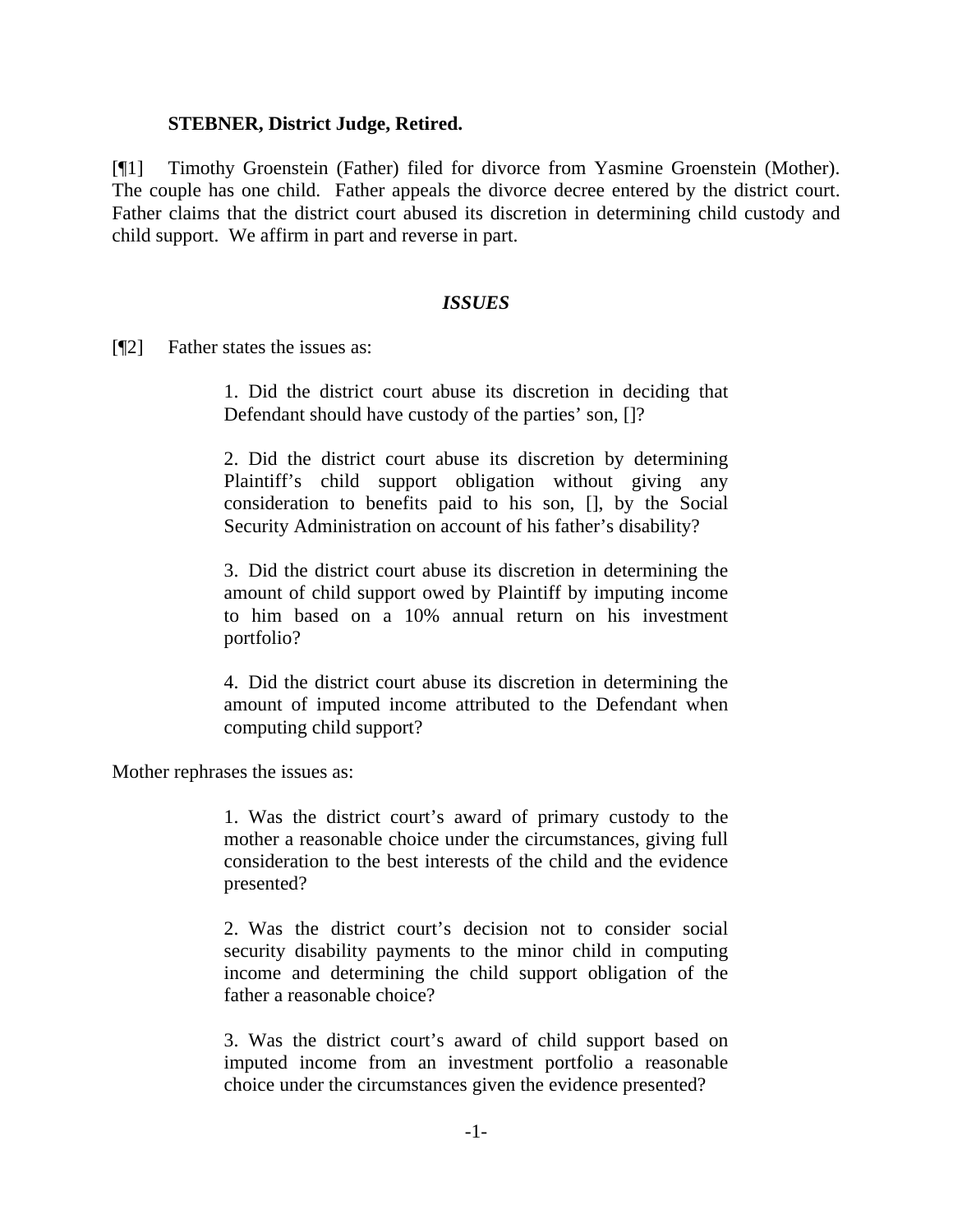4. Was the district court's award of child support based on imputed income of Appellee a reasonable choice under the circumstances?

## *FACTS*

[¶3] Mother and Father met in Colombia in November of 2000. After a brief courtship, Mother and Father were married on June 16, 2001, in Jackson, Wyoming. In December of 2001, the couple's son was born. However, Mother's and Father's relationship deteriorated in the months following the child's birth, and Father filed for divorce on May 29, 2002.

[¶4] Father is a former computer engineer. In 1985, during back surgery, Father suffered a spinal cord injury at the C-5 level. As a result, Father cannot walk and has lost some of the dexterity in his fingers. However, he uses a manually propelled wheel chair and has lived independently for the last 18 years. He continues to participate in many outdoor activities, and also repairs his own vehicles, cleans his own home, cooks, and does wood and metalworking. Father is not employed, but has a considerable investment portfolio funded by a settlement of the malpractice suit stemming from his injury.

[¶5] Mother is a citizen of Colombia. In 1985, she obtained a degree from New York University in business administration and finance. Upon earning her business degree, Mother worked as the operations manager at a large corporation. After several years, Mother returned to school in Bogotá, Colombia and obtained a degree in fashion design. Following her schooling in Bogotá, Mother worked in the fashion industry for several years before taking a position as a financial planner. During the parties' courtship and marriage Mother was not employed. In the months following the couple's separation, Mother began working about 20 hours a week at three part-time jobs.

[¶6] Before trial, the district court appointed a special master to make recommendations on the various aspects of the case. A guardian ad litem (GAL) was also appointed to represent the best interests of the child. After a hearing, the special master issued his report and recommendations to the court regarding temporary custody, visitation, and support. The special master noted that both parties demonstrated "a good deal of love and concern" for the child and that there was no evidence to suggest that either parent was unfit. The special master then found that it was in the best interests of the child to award Mother temporary primary physical custody and Father liberal visitation. This recommendation was due in part to the child's tender age.

[¶7] When calculating temporary child support, the special master noted that it was difficult to do so because neither party had a real source of income. At that time Mother did not work, and Father's income derived from social security disability payments and income on his investments. The special master found that, because of market difficulties at the time,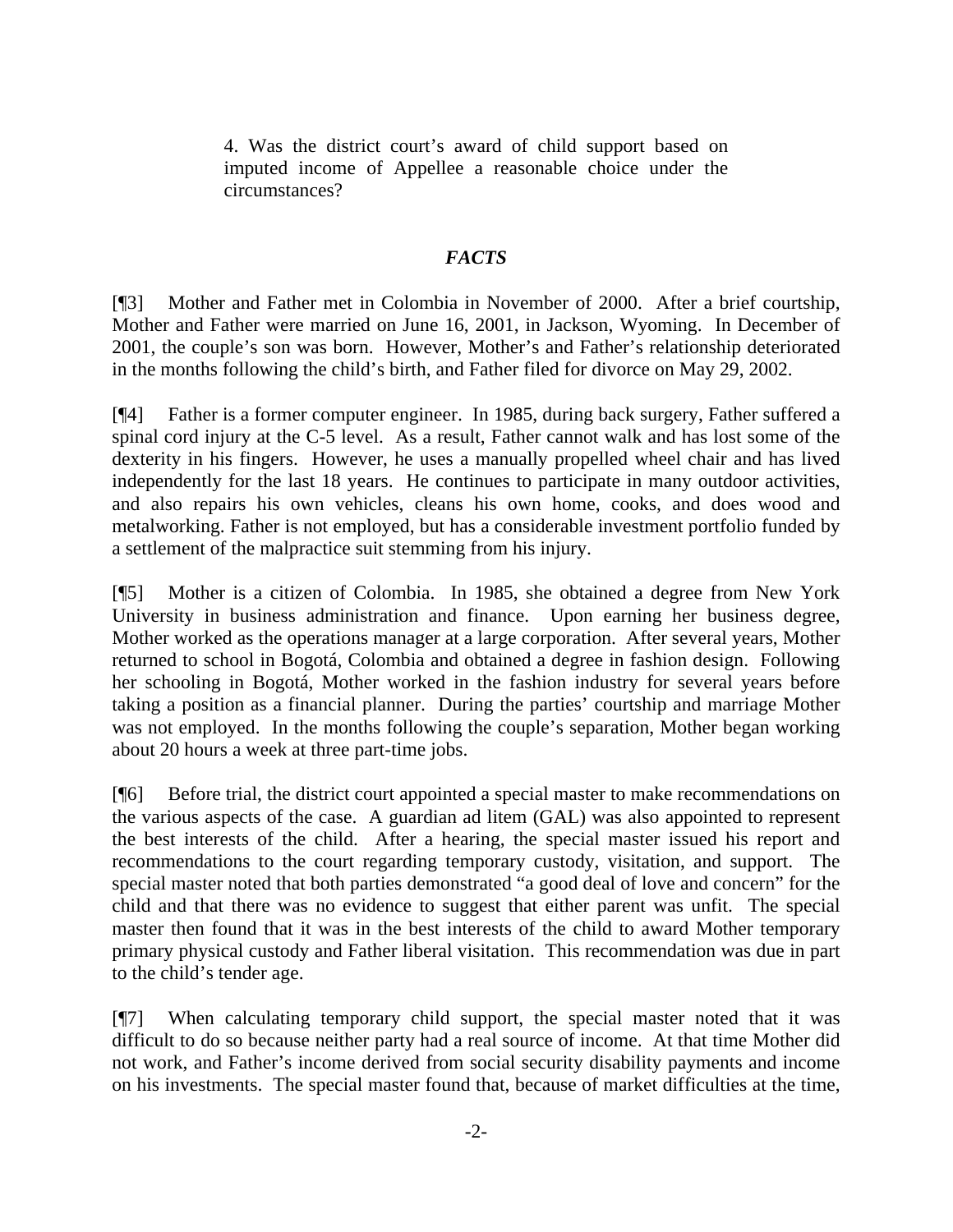Father's income had almost ceased. He therefore decided to impute the statutory rate of interest on Father's investment portfolio. See Wyo. Stat. Ann. § 1-16-102. His recommendation stated:

> In this case, [Father] has an investment portfolio valued (as of the date of the hearing) at \$735,000.00. Imputing a statutory rate of interest on that sum would yield [an] annual gross income of \$73,500.00. Reducing that amount by a tax rate of 36% would yield a net annual income of \$49,245.00 or a monthly net income of  $$4,103.00$  $$4,103.00$  $$4,103.00$ .<sup>[1]</sup>

The special master also imputed net income of \$500 to Mother. Following the special master's report, the court ordered temporary support and custody in conformity with the special master's recommendation.

[¶8] A trial to the district court took place in September of 2003. Both parties presented evidence regarding their parenting skills and finances. Prior to trial, the parties received an evaluation from a custody evaluation expert, Dr. Steven Nelson. Dr. Nelson testified at trial that he recommended a shared custody arrangement with physical visitation of three days with one overnight visitation. The GAL recommended that Mother have primary custody. As ordered in the Divorce Decree, the district court found that shared custody was not appropriate, and found that Mother should have primary care, custody, and control of the child subject to Father's liberal visitation. The parties had previously stipulated to Father having visitation on three days. The district court found that this three-day visitation was working well and should not be changed and also ordered overnight visitation at Father's house every other weekend.

[¶9] The district court additionally found that Mother was working 20 hours a week at three part-time jobs but determined that Mother was capable of working 40 hours a week and thus found Mother voluntarily underemployed and imputed Mother's net income at \$1,400 per month. The district court also found that Father was voluntarily unemployed and used the special master's calculation of imputed income to impute income to Father. The district court reasoned,

<span id="page-3-0"></span><sup>&</sup>lt;sup>1</sup> We are slightly puzzled by the net annual income figure of \$49,245 because, according to our calculations, \$73,500 reduced by 36% equals \$47,040. However, we would note that \$73,500 reduced by 33% equals \$49,245. We are not sure whether the special master intended to use a 33% tax rate and the "36%" noted in the recommendation was an error, or whether he intended to use 36% tax rate and the "\$49,245" noted in the recommendation was in error, or if something else altogether was contemplated. In any event, as we will see in the discussion below, the reason that this is important for our purposes is to determine if either Father's social security payments or the social security payments made to the child were figured into the monthly net income figure. We conclude they were not, as that calculation (regardless a of 33% or 36% tax rate) yields a much higher number.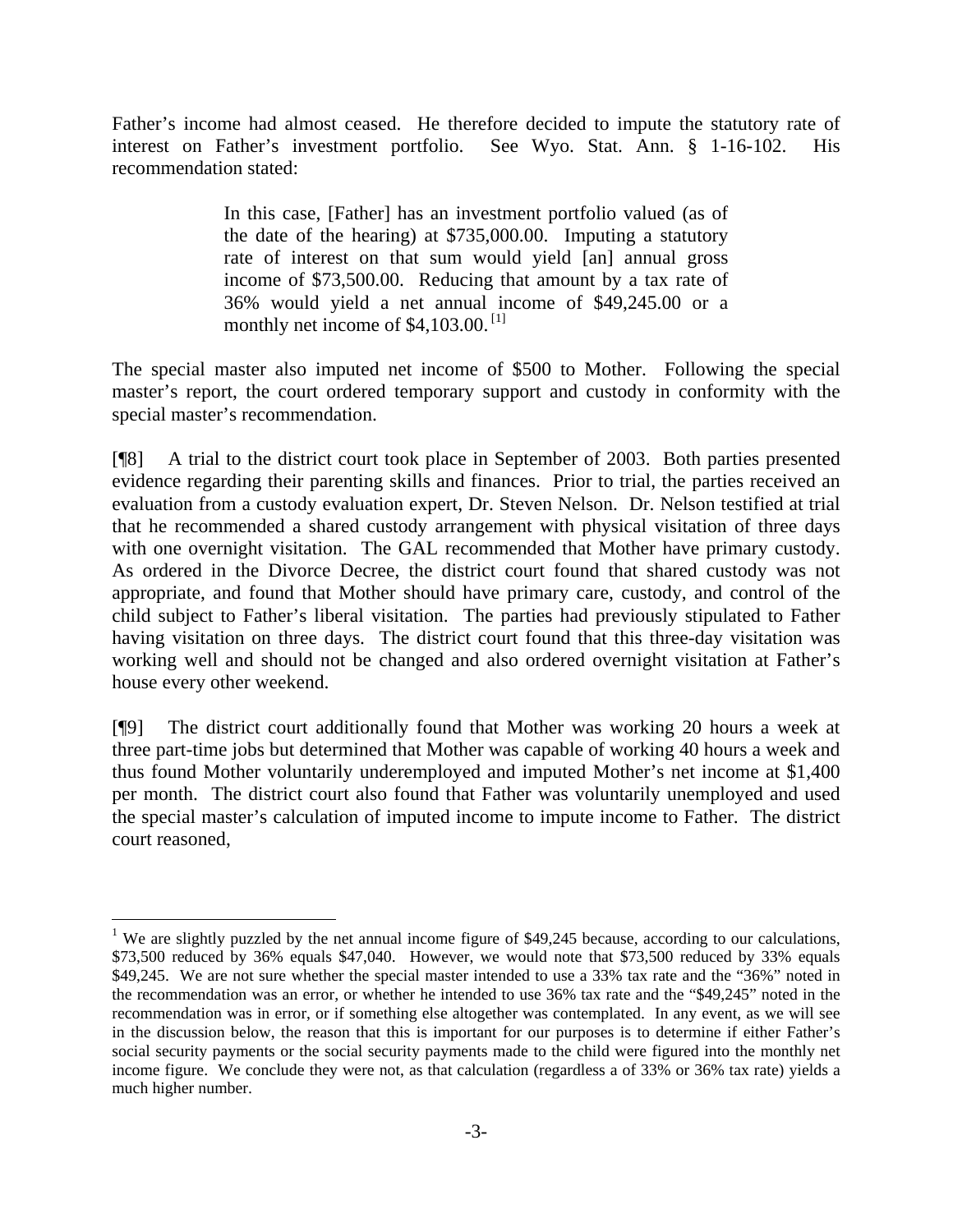[Father's] income is derived from his investment portfolio, a \$1,290.00 monthly Social Security Disability Insurance benefit and a \$674.00 monthly social security benefit for the [child]. [Father] has not filed a Financial Affidavit and the testimony at trial is unclear as to [Father's] income. Therefore, the Court is relying upon [the special master's] finding of imputed net income of \$4,103.00.

Father appeals.

#### *STANDARD OF REVIEW*

[¶10] This court recently reiterated the appropriate standard of review for cases involving these issues.

> Custody, visitation, child support, and alimony are all committed to the sound discretion of the district court. *Scherer v. Scherer*, 931 P.2d 251, 253-54 (Wyo. 1997); *Triggs v. Triggs*, 920 P.2d 653, 657 (Wyo. 1996); *Basolo v. Basolo*, 907 P.2d 348, 352 (Wyo. 1995). It has been our consistent principle that in custody matters, the welfare and needs of the children are to be given paramount consideration. *Scherer*, 931 P.2d at 254; *Rowan v. Rowan*, 786 P.2d 886, 890 (Wyo. 1990); s*ee also Gurney v. Gurney*, 899 P.2d 52, 55 (Wyo. 1995) and *Fink v. Fink*, 685 P.2d 34, 36 (Wyo. 1984). The determination of the best interests of the child is a question for the trier of fact. "We do not overturn the decision of the trial court unless we are persuaded of an abuse of discretion or the presence of a violation of some legal principle." *Fink*, 685 P.2d at 36.

> A court does not abuse its discretion unless it acts in a manner which exceeds the bounds of reason under the circumstances. *Pinther v. Pinther*, 888 P.2d 1250, 1252 (Wyo. 1995) (*quoting Dowdy v. Dowdy*, 864 P.2d 439, 440 (Wyo. 1993)). Our review entails evaluation of the sufficiency of the evidence to support the district court's decision, and we afford the prevailing party every favorable inference while omitting any consideration of evidence presented by the unsuccessful party. *Triggs*, 920 P.2d at 657; *Cranston v. Cranston*, 879 P.2d 345, 351 (Wyo. 1994). Findings of fact not supported by the evidence, contrary to the evidence, or against the great weight of the evidence cannot be sustained. *Jones v. Jones*, 858 P.2d 289, 291 (Wyo. 1993). Similarly, an abuse of discretion is present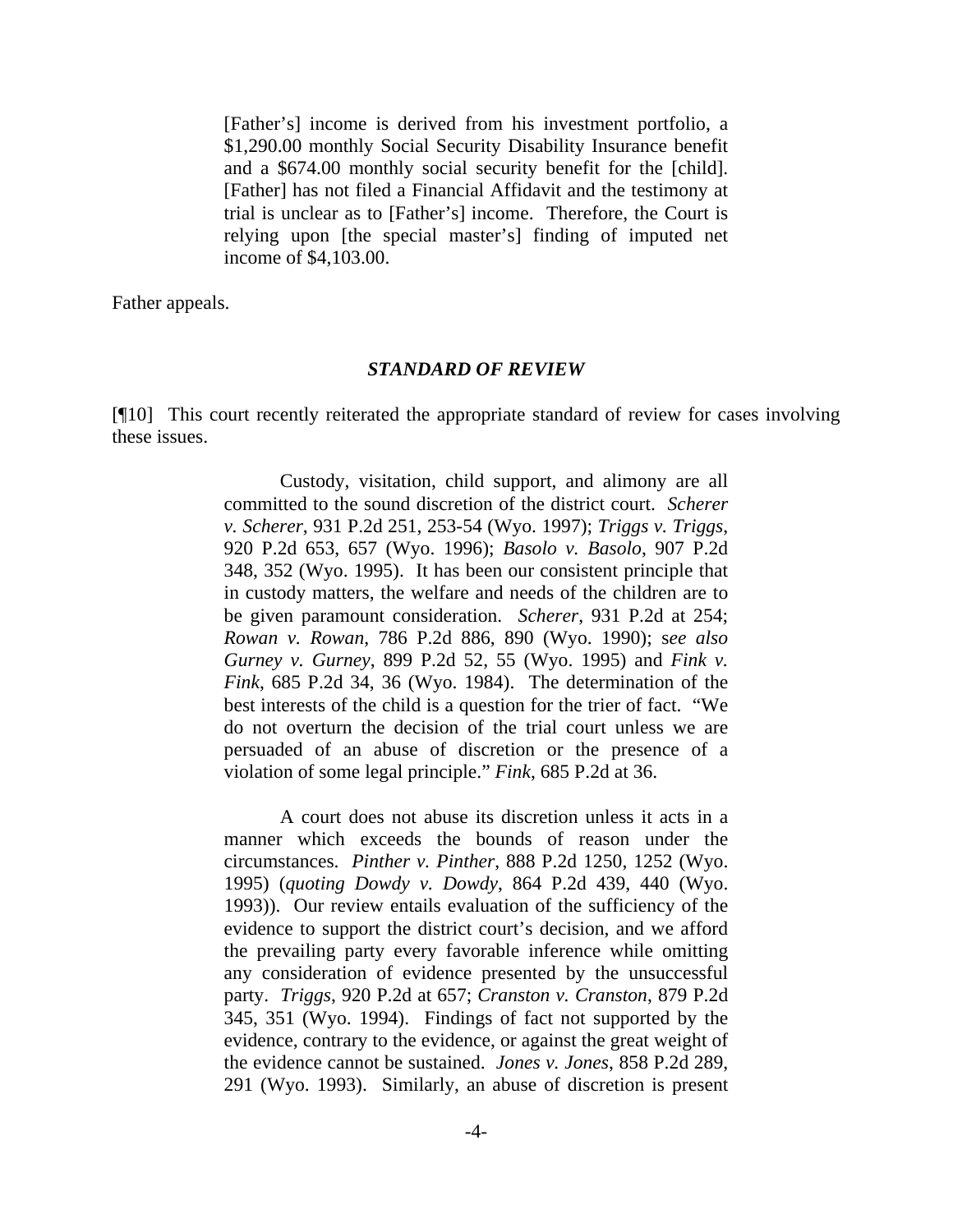"when a material factor deserving significant weight is ignored.'" *Triggs*, 920 P.2d at 657 (*quoting Vanasse v. Ramsay,* 847 P.2d 993, 996 (Wyo. 1993)).

*Pahl v. Pahl*, 2004 WY 40, ¶6, 87 P.3d 1250, ¶6 (Wyo. 2004) (quoting *Reavis v. Reavis*, 955 P.2d 428, 431 (Wyo. 1998)).

#### *DISCUSSION*

### *Custody*

[¶11] Father contends that the district court abused its discretion in granting primary custody to Mother. He claims that the district court failed to consider three factors. First, he claims that because Dr. Nelson recommended a shared custody arrangement, the district court ignored Dr. Nelson's findings and recommendations. Second, he claims that the district court ignored the risk that Mother could return to Colombia and effectively deny Father any further contact with his son. Third, he claims that the district court ignored the fact that Mother would have to place the child in daycare while Father was available fulltime to care for the child. We do not agree that the district court abused its discretion in determining custody.

[¶12] As this court has noted many times before, Wyoming statutes require a district court to consider an array of factors in reaching a custody decision. See Wyo. Stat. Ann. § 20-2- 201 (LexisNexis 2003). "Depending on the case, different factors will present a greater need for emphasis. Additionally, 'a process of this kind could readily swing the balance toward one party despite there being a material factor in favor of the other party.'" *Pahl*, ¶10 (quoting *Produit v. Produit*, 2001 WY 123, ¶22, 35 P.3d 1240, ¶22 (Wyo. 2001)). The emphasis throughout the entire process is the best interest of the child in that particular family. *Pahl*, 10. Therefore, as with all child custody decisions, we must determine whether in this case the district court weighed the relevant factors to determine what was in the best interests of this child. *Id*. We would note at the outset that both parents were fit parents who loved their child. Mother was the primary caretaker. However, it was noted that both parents were better than adequate. In that sense, it appears that most of the statutory factors failed to weigh heavily in one parent's favor. We therefore examine the factors Father claims the district court failed to consider.

[¶13] We begin with Dr. Nelson's testimony and recommendation. Dr. Nelson evaluated Father and Mother prior to trial. During the course of his testimony he noted that both parents had a lot to offer the child. He suggested that the physical visitation arrangement of three days a week was appropriate. He also made a recommendation for shared custody. In looking at the record and divorce decree, it appears that the district court did not ignore Dr. Nelson's testimony. In fact, the court followed Dr. Nelson's recommendation regarding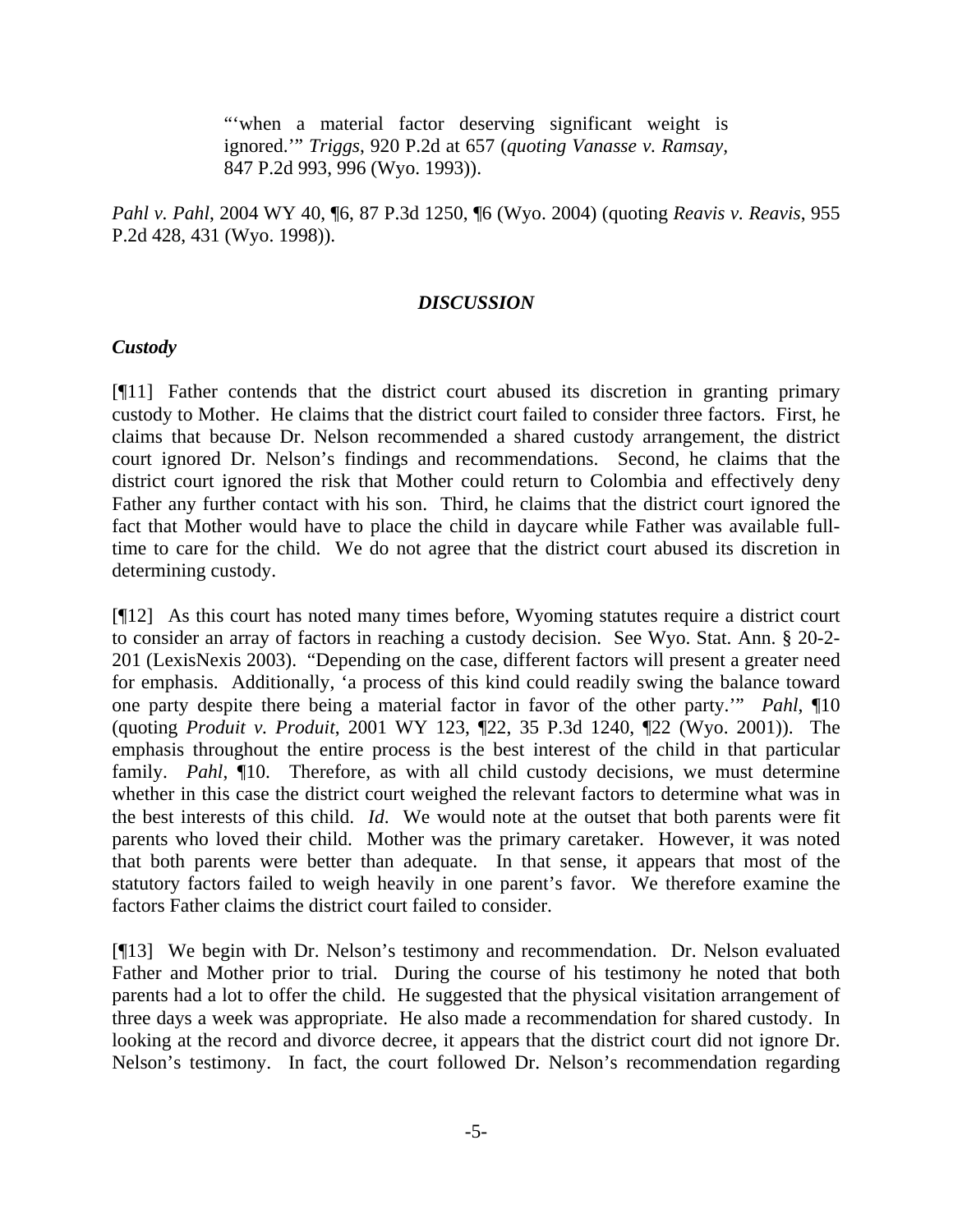physical custody fairly closely. The court ordered exactly three days of visitation and added an overnight visitation.

[¶14] It is likewise clear that the district court considered a shared custody arrangement because the district court specifically addressed shared custody in the divorce decree. Therein the court stated: "This is not an appropriate case for shared or joint custody. These parties appear to have very little ability to cooperate. Communication between the two is very limited and, at most times, unsuccessful." We conclude that the record supports the district court's finding on this matter. Testimony showed that the parties had a hard time getting along. Father and Mother often had little to no communication. Father regarded Mother's attempts to communicate as "telling him what to do" and had no interest in working on communication. We therefore determine that the district court did not ignore Dr. Nelson's recommendation, but instead decided that shared custody would be inappropriate.

[¶15] Second, the evidence presented at trial included testimony about the dangers of living in Colombia. The risk of a parent moving internationally is one of the many factors for the district court to consider. See *Stonham v. Widiastuti*, 2003 WY 157, ¶¶14-19, 79 P.3d 1188, ¶¶14-19 (Wyo. 2003) and *Pahl,* ¶22. Certainly, as we noted in *Stonham*, international elements complicate custody matters. However, based on the testimony presented at trial, it appears that an international move was not an immediate concern. Although Mother was from Colombia and Father asserted that she had threatened to move back there with the child, Mother clearly testified that she had no intention of moving to Colombia. Dr. Nelson similarly testified that Mother never said anything other than that she was planning to stay. Furthermore, Mother testified that she could not travel to Colombia with the child without Father's signed consent. The district court is placed in the position to assess the credibility of witnesses. *Ekberg v. Sharp*, 2003 WY 123, ¶10, 76 P.3d 1250, ¶10 (Wyo. 2003). We do not reweigh the evidence; and, as noted in our standard of review, we afford the prevailing party every favorable inference from conflicting evidence. *Pahl*, ¶6. We consequently conclude that the district court could reasonably determine that a move to Colombia was not a true concern and decide to not factor such a move into its custody decision.

[¶16] Third, the district court did not specifically mention the daycare issue in the divorce decree. However, Dr. Nelson testified that daycare was appropriate for the child rather than placing the child with Father because it "provided a good opportunity for social engagement" for the child. Once again, the district court could weigh this testimony to decide that this factor did not favor Father.

[¶17] Considering Father's three claims, we conclude that the district court considered all the relevant factors and made a reasoned decision. We therefore hold that the district court did not abuse its discretion in making its custody determination. In cases such as this where it is apparent that both parents love and care for their child and are fit and competent to have custody, the custody determination is difficult and demanding. See *Pahl*, ¶9. Nevertheless, a custody determination must be made, and the district court has wide discretion in making it. In this instance, the district court did not abuse that discretion.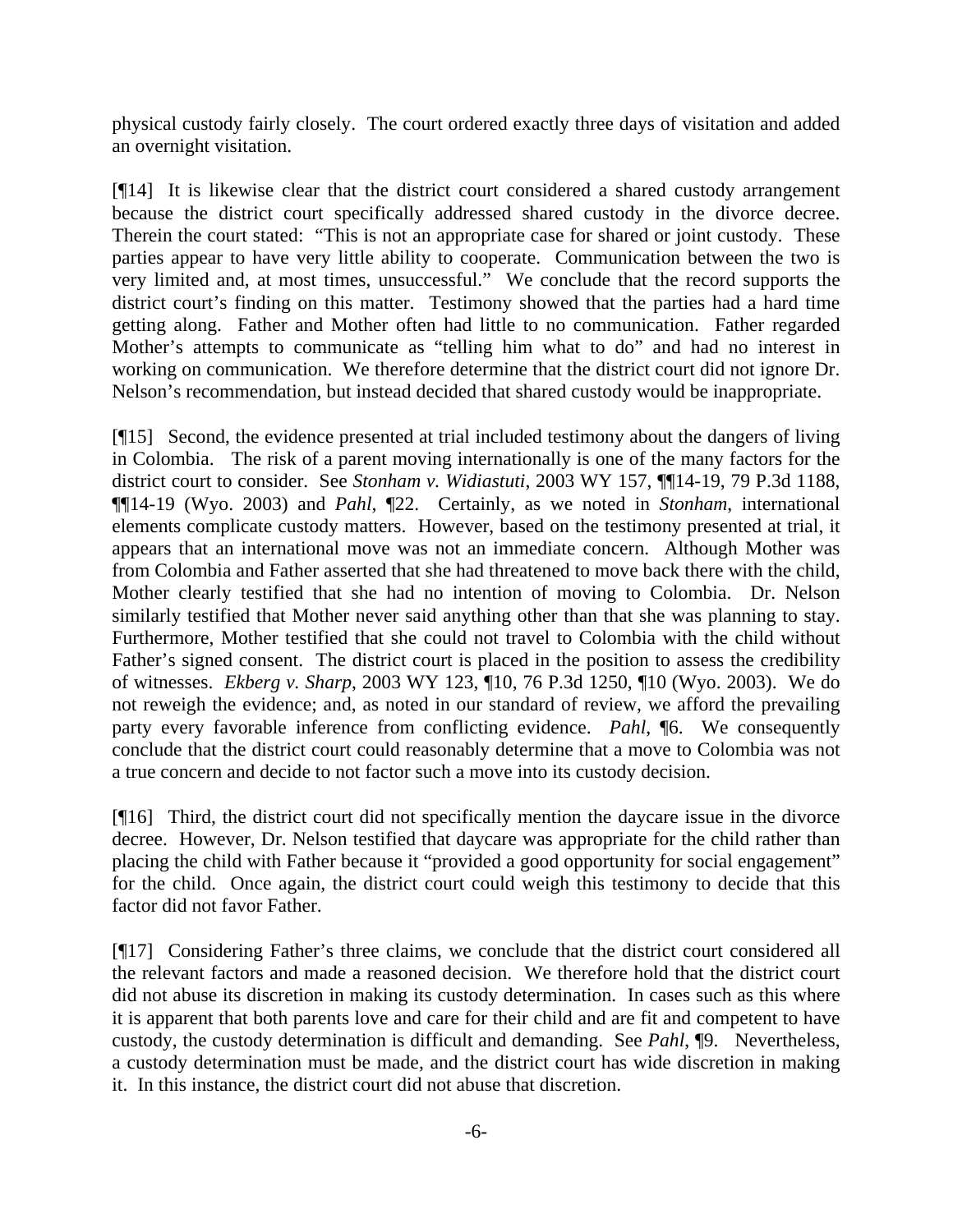# *Child Support*

[¶18] Father claims three errors in the district court's calculation of child support. The first is that the district court failed to consider the dependent payments the child was receiving from the Social Security Administration for Father's disability. Father asserts that those amounts should be used to offset his support obligation. Second, Father claims that the district court erred in imputing income based on the statutory rate for unsatisfied judgments. He argues that this was not a realistic amount to impute given that his investments were earning much less than that amount. Third, Father claims that the district court erred in the amount of income that it imputed to Mother. He maintains that, based on her education, the district court should have imputed a higher income to Mother. We will consider the arguments in turn.

[¶19] This court has addressed dependent social security benefits in the child support setting before. In *Hinckley v. Hinckley*, 812 P.2d 907 (Wyo. 1991), we considered a case where the children began receiving social security benefits because their father was granted social security disability after a divorce. When discussing the issue of that case we noted: "The question is whether we should allow the obligor to unilaterally apply Social Security benefits that are received by his children to fulfill his obligation." *Id*., at 911. After acknowledging that a number of courts allowed a credit to the non-custodial parent for social security benefits paid to the children, we adopted the rule that "the receipt of payments from Social Security by the children of one obligated to pay child support may constitute a change of circumstances giving rise to justification for a petition for modification of the decree." *Id.* at 911. We then held that those benefits are one factor to be considered by the district court in determining whether a material change of circumstances has occurred, but that other changes must also be considered. *Id*. The primary message of our decision, however, was that the obligor must petition the court for modification instead of unilaterally reducing his payment. *Id*. at 912

[¶20] Importantly for our purposes today, in *Hinkley* we recognized that when determining child support, a court must consider social security benefits received by the child as a factor. *Id.* at 912. However, we did not dictate how a district court must account for these payments and seemed to largely leave it as a matter of district court discretion. Likewise, we did not directly address what to do with these dependency benefits in an initial support determination because in *Hinkley* we were addressing a party seeking modification of an existing order.

[¶21] Next, in *Wood v. Wood*, 964 P.2d 1259 (Wyo. 1998), we found that the district court was correct in not including social security benefits paid for the benefit of the children in the support calculation. In *Wood* the mother had two daughters from a previous marriage. The daughters were eligible for, and the wife received on their behalf, monthly social security benefits because their biological father had passed away. *Id*. at 1263. The mother's second husband adopted the girls, and the couple also had two more children. When the parties divorced, it was argued that the social security benefits for the two girls should be attributed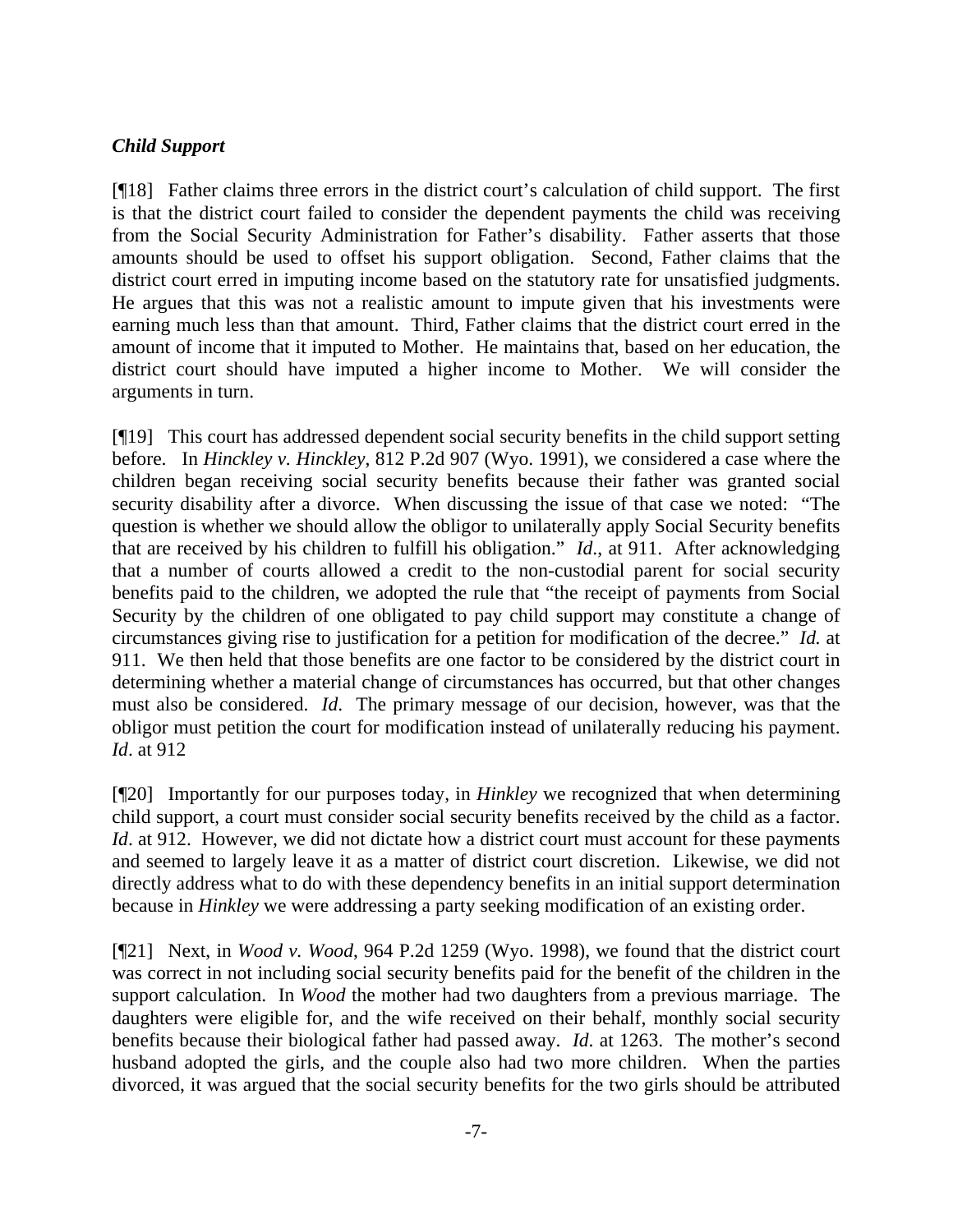to the mother as income. We stated: "The social security benefits belonged to the two girls and, therefore, were not income for the mother. Accordingly, they cannot be included as a part of the mother's monthly net income." *Id*. at 1264. However, there is a significant difference between the circumstances of *Wood* and the instant case. Because the benefits were the result of the girls' deceased biological father, they were not attributable to the social security contributions of either parent involved in the support calculation. Certainly, in the *Wood* circumstances, it makes sense to not include the social security benefits as net income for the mother. Indeed, the circumstances of *Wood* were different enough from *Hinckley* that we did not even find that the district court had to consider those payments as a factor in its support calculation. We, therefore, conclude that we have not specifically addressed how dependent social security benefits should be considered in circumstances such as those presented in this case.

[¶22] In determining how these dependency benefits should be treated, it is important to consider the nature of the social security payments which both Father and the child receive. The benefits paid in this case are often referred to as Social Security Disability Insurance (SSDI). People qualifying for SSDI are those who contributed to the social security program while they were working. *New York v. Sullivan*, 906 F.2d 910, 913 (2d Cir. 1990). SSDI benefits must not be confused with Supplemental Security Income (SSI), which is a wealthbased program providing for individuals whose income does not meet a specific amount. SSI covers those who have never contributed to the system and therefore do not qualify for SSDI. *Id*. In *Hinckley*, at 910-11 (quoting *Andler v. Andler*, 538 P.2d 649, 653 (Kan. 1975)), we noted the nature of disability payments:

> The United States Congress has seen fit to place the federal government in the role of insurer in order to afford members of the work force the protection and security of insurance against future disability. The fundamental nature of the Social Security system is a form of insurance in every sense of that word. Benefits paid out by a governmental insurer, under a policy of insurance for which the insured has paid premiums, are no more gratuitous than benefits paid out by a private insurance company.

This justification is often given for deciding to credit the disabled parent's support obligation with the payment made to the child. Father urges us to adopt this reasoning and credit his support obligation by the amount the child receives. However, we believe Father misses an important step. Before deciding whether to credit the parent, we must begin with deciding whether to include the child's payment in Father's income.

[¶23] A thorough and helpful discussion of this topic can be found in Tori R. A. Kricken, *Child Support and Social Security Dependent Benefits: A Comprehensive Analysis and Proposal for Wyoming*, 2 Wyo. L.Rev. 39 (2002). After an in-depth analysis including how various states deal with SSDI, Ms. Kricken suggests that "Wyoming should follow the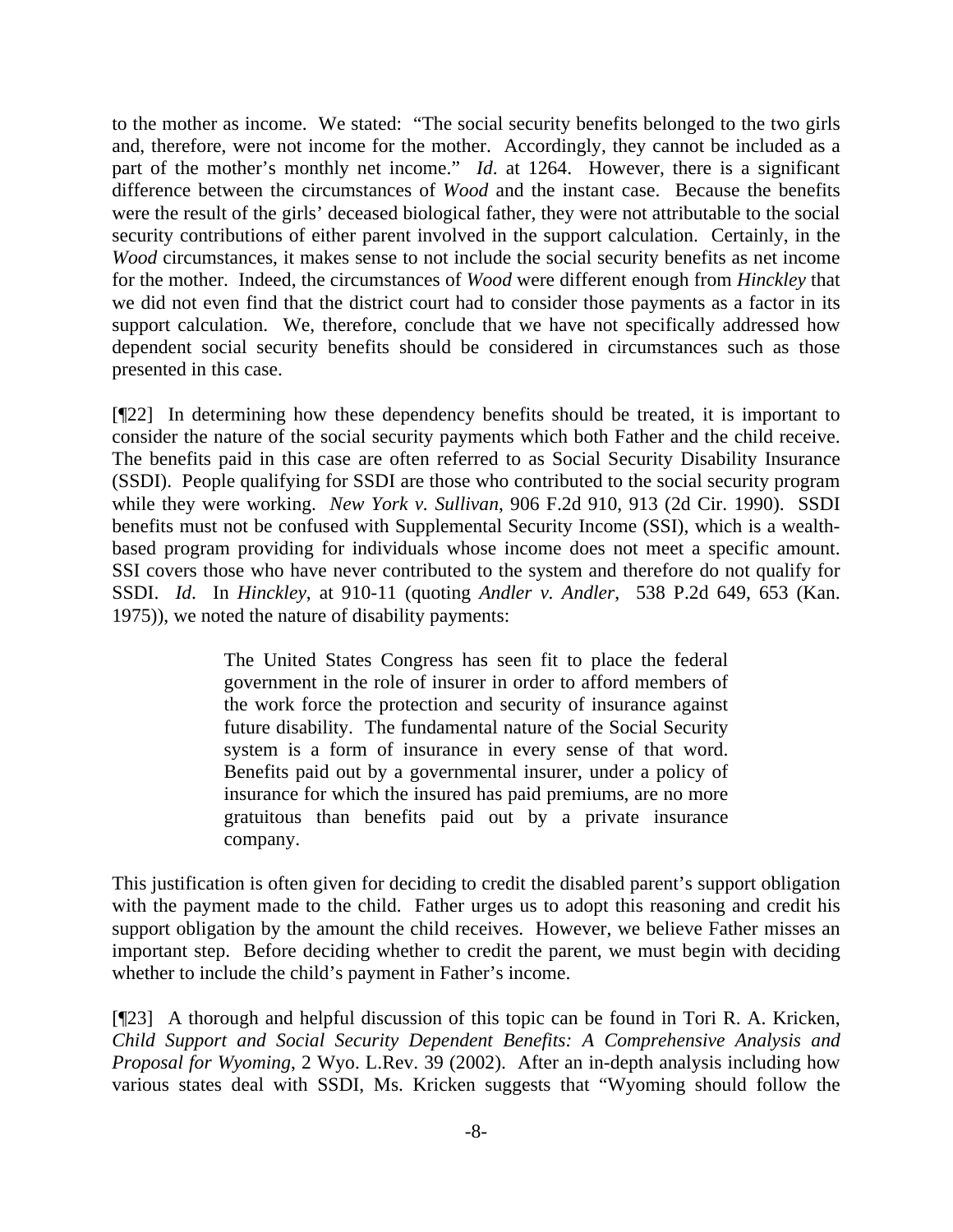majority lead of incorporating the benefit payments into the obligor-parent's income and, subsequently, allowing a set-off of his support obligations." *Id*. at 88. We believe this to be the correct approach.

[¶24] The Wyoming child support statutes provide that a child support obligation shall be determined considering the combined income of both parents. Wyo. Stat. Ann. § 20-2-304. Income is defined as:

> any form of payment or return in money or in kind to an individual, regardless of source. Income includes, but is not limited to wages, earnings, salary, commission, compensation as an independent contractor, temporary total disability, permanent partial disability and permanent total disability worker's compensation payments, unemployment compensation, disability, annuity and retirement benefits, and any other payments made by any payor, but shall not include …. In determining income, all reasonable unreimbursed legitimate business expenses shall be deducted. Means tested sources of income such as Pell grants, aid under the personal opportunities with employment responsibilities (POWER) program, food stamps and supplemental security income (SSI) shall not be considered income. Gross income also means potential income of parents who are voluntarily unemployed or underemployed.

Wyo. Stat. Ann. § 20-2-303(a)(ii) (LexisNexis 2003). The statute specifically uses the word "individual" so an argument could be made that the payment must go specifically to the parent to be included as income. However, as can be seen, the definition of income is very broad. For instance, it includes the phrases "regardless of source," "includes but is not limited to," and "any other payments made by any payor." These phrases indicate the legislature's attempt to include many different sources of income and should therefore be interpreted broadly.

[¶25] While the definition does not specifically include SSDI paid to the child, it does include worker's compensation payments, disability benefits, and annuity and retirement benefits. It is, therefore, apparent that the disability payments received by the parent must be included in income. The same reasoning can be used to include the dependency benefits. SSDI paid to the child is also a "disability" benefit. They are in a sense insurance proceeds paid on the occurrence of the parent's disability. While they are paid for the benefit of the child, those amounts were earned and paid for by the disabled parent. Furthermore, the statute specifically excludes "means tested" sources of income, such as SSI. Accordingly, it is clear that the legislature was well aware of the various types of social security payments. Had the Wyoming Legislature wanted to exclude dependent benefits from the definition of income, it would have listed them among the exclusions. See Kricken, at 56.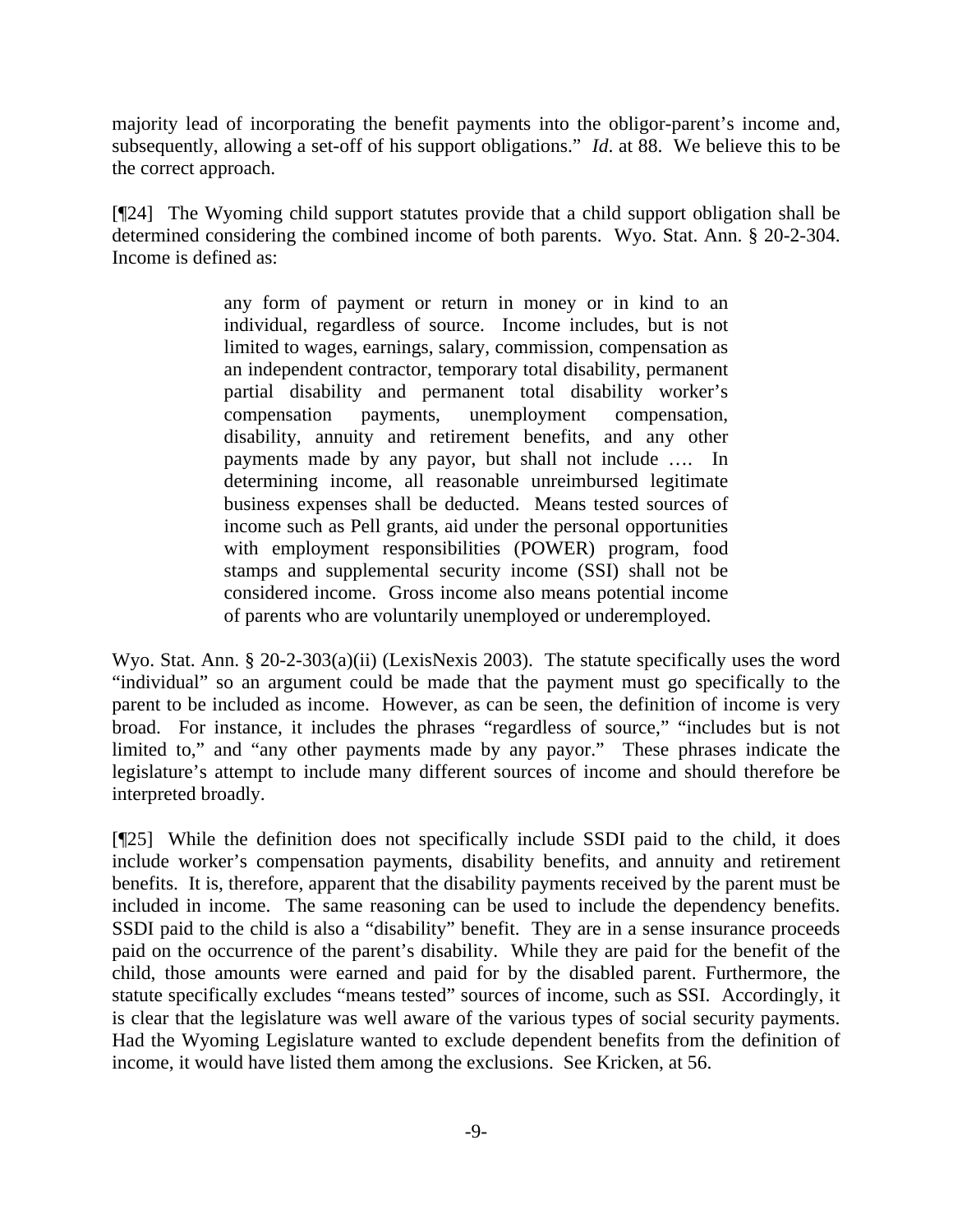[¶26] The Kansas Supreme Court reasons:

The Social Security Administration provides benefits for minor children whose parent(s) is (are) disabled. The minor children are considered beneficiaries of the benefits earned and paid for by their parents under the Social Security Act. The money given under this program is an unqualified grant of money to be used as the minor's guardian determines.

*Andler v. Andler*, 538 P.2d 649, 651 (Kan. 1975). Other courts "have been careful to point out that, unlike welfare and other forms of public assistance, social security benefits represent contributions that a worker has made throughout the course of employment; in this sense, benefits represent earnings in much the same way as do annuities paid by an insurance policy." *Miller v. Miller*, 890 P.2d 574, 576 (Alaska 1995).

[¶27] This appears to be the majority view. For instance in Washington, courts have noted that:

> Common sense also dictates that all disability payments be considered income of the disabled parent. Disability payments substitute for earned income. Were the parent not disabled, the parent would continue to earn income which would be counted as parental income. The substitutionary disability payments should similarly be counted as parental income. The payments are made directly to the children, or custodial spouse, to protect the children and insure that the payments are used for the children's benefit. But paying the child directly does not transform this substitute for the parent's earnings into income for the child.

*Maples v. Maples*, 899 P.2d 1, 5 (Wash.App. 1995). Alaska courts have found that "[a]lthough the benefits are payable directly to the child rather than through the contributing parent, the child's entitlement to payment derives from the parent, and the payments themselves represent earnings from the parent's past contributions." *Miller,* at 577 (discussing social security retirement benefits, but concluding that there is no difference between retirement benefits and disability benefits for child support purposes.) In Oklahoma the reasoning is similar: "Social Security benefits are analogous to private insurance, where a parent insures against his ability to fulfill moral and legal obligations due his minor children. The payments to a minor child are a direct result of the earnings and payments of the parent through his prior employment." *Wilson v. Stenwall*, 868 P.2d 1317, 1319 (Okla.App. 1992).

[¶28] When noting what other courts had done when faced with this question, the Connecticut Supreme Court noted, "'These payments are for the purpose of replacing income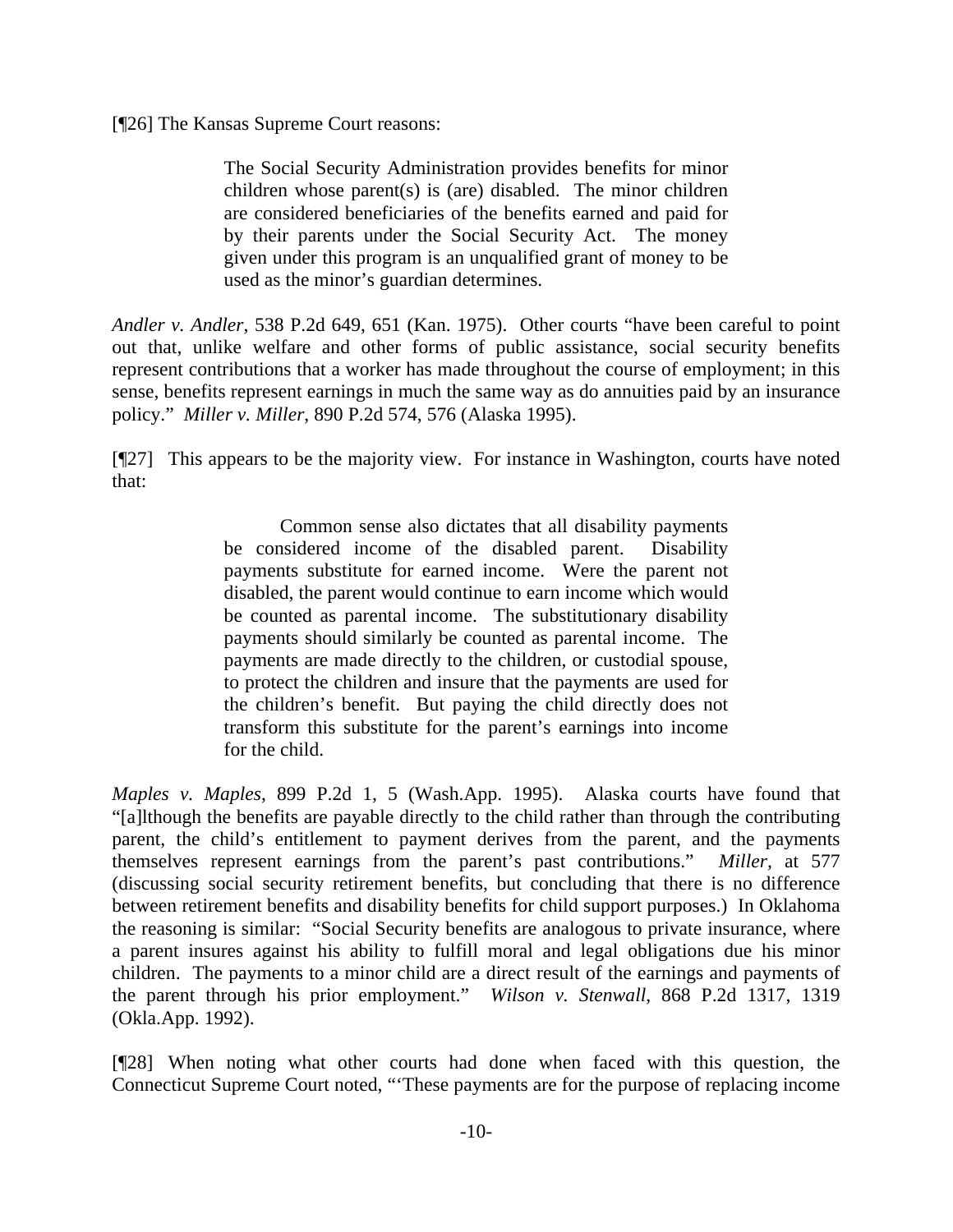lost because of the employee's inability to work upon becoming disabled.' The benefits 'are not gratuities but are earned, and they substitute for lost earning power because of the disability.'" *Jenkins v. Jenkins*, 704 A.2d 231, 235 (Conn. 1998) (citations omitted). The *Jenkins* court goes on to reason that child support calculations are based on the concept that the child should receive the same proportion of parental income as he or she would have received if the parents had remained together. Because both the disability income received by the disabled parent and the dependency benefits received by the children would have been available to support the children if the family had remained intact, those amounts should be included in the child support calculation. The failure to include these benefits in the disabled parent's gross income leads to child support based on an income figure that does not accurately reflect the income available to the family unit. *Id*.

[¶29] We agree with the reasoning of these courts. Because dependency benefits represent an amount earned through the parent's contributions to the social security program, it is proper to include those amounts in the disabled parent's income. We likewise agree that including those amounts in the parent's income accurately reflects the funds available to support the child, which will result in a more appropriate support calculation. Therefore, the funds paid to the child must be included in the disabled parent's income.

[¶30] Logically then, we must also conclude that the same amount must be credited to the disabled parent's support obligation once the appropriate amount of presumptive child support is calculated. "The majority view … regards social security benefits [paid to the dependent children] as earnings of the contributing parent and, for this reason, allows benefits paid to a child on the parent's behalf to be credited toward child support obligations." *Miller v. Miller*, at 577; see also Kricken, at 62 n.86 (collecting cases). Indeed, "[m]ore than thirty states have allowed a credit to the noncustodial parent for SSDI dependency benefits or for Social Security retirement benefits paid to the minor children of the noncustodial parent." *Rosenberg v. Merida,* 697 N.E.2d 987, 990 (Mass. 1998) (citing Michael A. DiSabatino, Annotation, *Right to Credit on Child Support Payments for Social Security or Other Government Dependency Payments Made for the Benefit of Child*, 34 A.L.R.  $5<sup>th</sup>$  447, 469-87 (1996)). As noted above, these amounts represent contributions that the worker has made throughout the course of his employment, thus the payment to the child derives from the parent. *Miller,* at 577. Therefore, these amounts should be regarded as a substitute for support payments from the disabled parent. $^{2}$  $^{2}$  $^{2}$ 

[¶31] We conclude that this method allows for a just calculation of child support and hold that it is the method district courts should employ when considering dependency benefits in an initial child support calculation. Of course, as always, Wyo. Stat. Ann. § 20-2-307(b) allows the district court to deviate from the presumptive child support amount. Should these

l

<span id="page-11-0"></span> $2$  Should the support obligation be less than the dependency benefit, the non-custodial parent owes no additional amount, but he is not entitled to a rebate.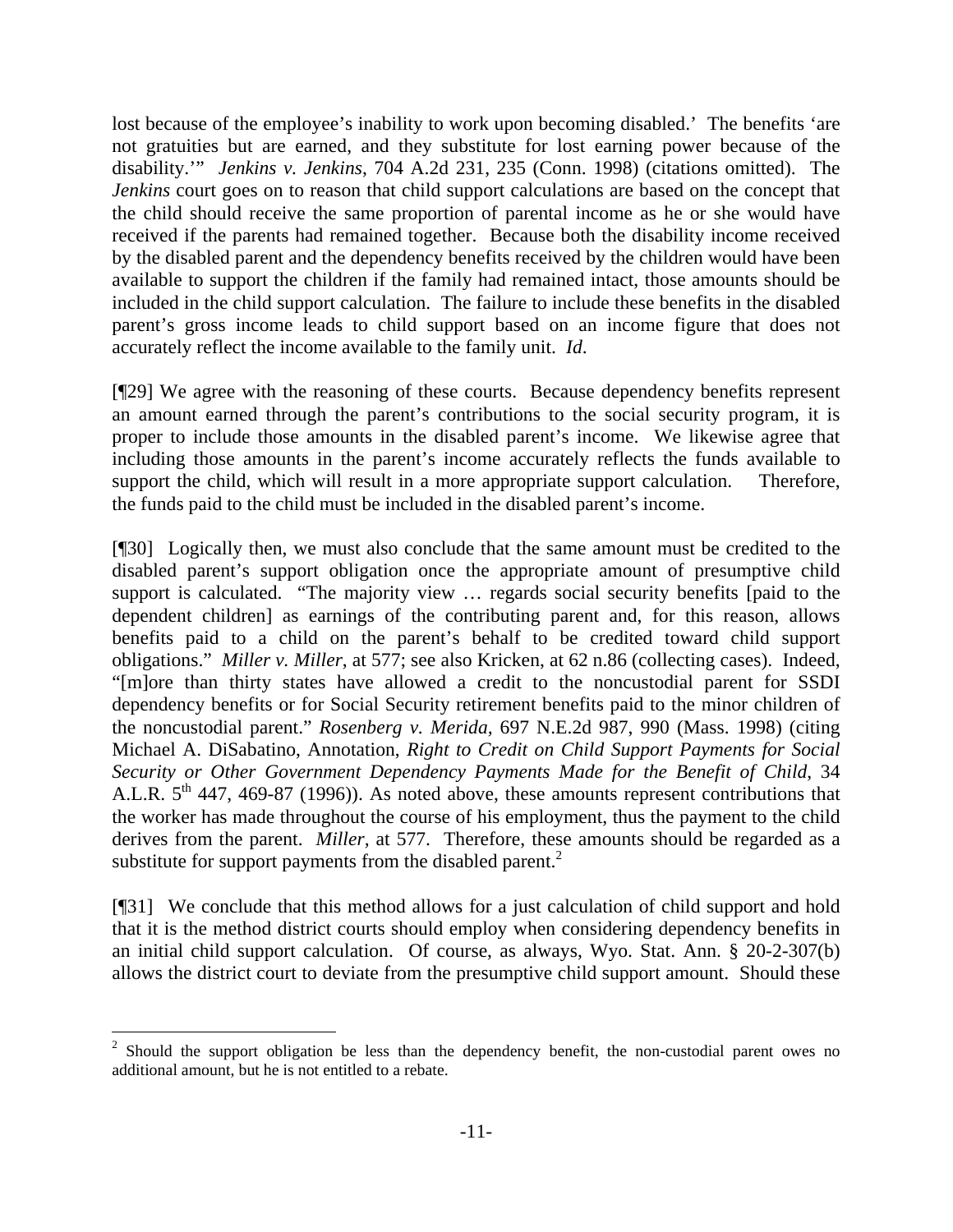calculations result in an unjust or inappropriate amount of support under the circumstances, the district court always has the power to adjust the amount through deviation.

[¶32] Father's second claim regarding child support is that the court incorrectly calculated Father's income on his investments. As noted in the fact section, the district court used a monthly \$4,103 income figure for Father based on a 10% statutory rate applied to the value of his investments. See Wyo. Stat. Ann § 1-16-102. According to the special master's calculations, this figure did not include Father's social security benefit or the benefit paid to the child. Furthermore, it is clear that 10% is not based on any actual return on Father's investments.

[¶33] As the district court recognized, Father's income is made up of three components: Father's disability payments, the disability payments made to the child, and income on Father's investments. Although the district court recognized these three components, it appears that none of these actual amounts were used to calculate the \$4,103 monthly net income figure attributed to Father. Instead, a 10% statutory rate of interest on Father's investments was used as an estimate of Father's total income. We find this to be an inappropriate method of calculating income in these circumstances. Father's disability benefit and the child's SSDI benefit were easily ascertainable amounts. Indeed, the district court noted these amounts in the divorce decree. Thus, the only portion of Father's income that was not readily ascertainable was his income from investments.

[¶34] It appears from the trial transcript that Father submitted investment statements and five years worth of tax returns to prove his income from investments. However, those documents were not designated as part of the record on appeal, and consequently we cannot determine what financial information those documents provided. Additionally, as the district court noted, Father did not file a financial affidavit. Father bears the burden of proving his income. When he fails to file a financial affidavit, he does so at his peril because the trial court enjoys wide latitude in determining income when a parent has not provided the records necessary to make the findings in strict conformity with the statute. See *Fountain v. Mitros*, 968 P.2d 934, 938 (Wyo. 1998).

[¶35] Nevertheless, the district court must still use a reasonable method for determining income. Simply applying the statutory rate of interest for unpaid judgments to Father's investment portfolio to estimate Father's entire income bears no rational relationship to Father's actual income. Given the lack of financial information, the district court is certainly well within its discretion to decide that 10% is the amount that Father is earning and can expect to earn on his investments. However, the interest rate used should be based on some reasonable relationship to Father's actual investment income, not simply the statutory rate of interest. We cannot determine whether the district court believes 10% to be a reasonable estimate of Father's investment income or if the court intended 10% to be used only if estimating Father's entire income. Nevertheless because we are remanding this case for other reasons, the district court can determine whether the 10% rate is a reasonable interest rate to estimate Father's investment income. Then, whatever amount the district court